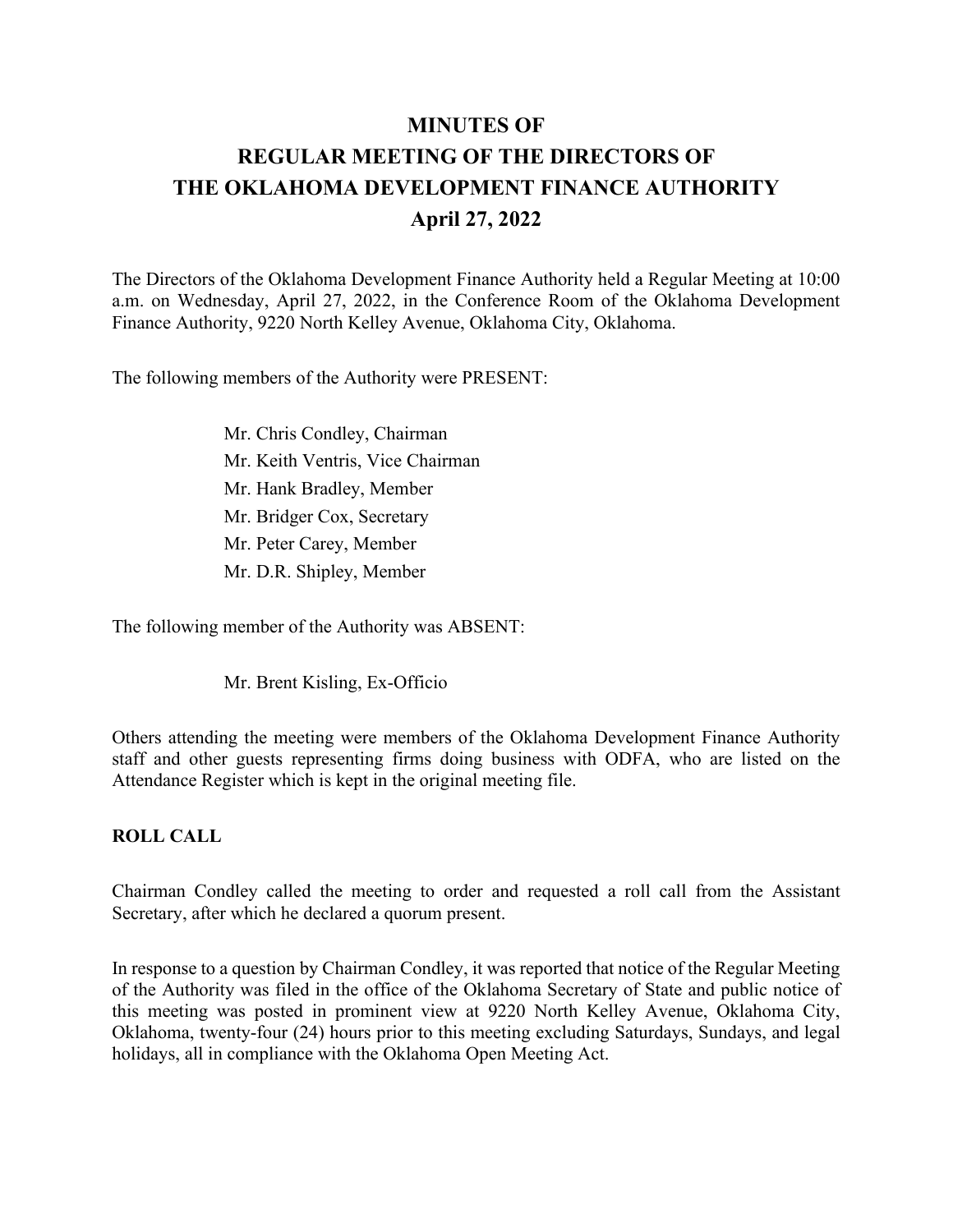# **APPROVAL OF MINUTES OF THE MEETING OF MARCH 30, 2022**

Minutes of the meeting held March 30, 2022, had been sent electronically to the Board Members prior to the meeting and the reading was waived. Mr. Shipley made a motion to approve the minutes as transmitted. Mr. Cox seconded the motion. All members present voted Aye.

## **FINANCIAL REPORT**

Mr. Davis stated that through the nine months ending March 31, 2022, for FY' 22 shows revenues at \$957,000 compared to this same period a year ago of \$1.14 million. The expenses are down \$30,000 at \$756,000 versus \$785,000 last year. This leaves a net income of \$201,544 versus \$363,000 this same period a year ago. Mr. Davis feels this difference is due to low interest rates as well as the OSU's refunding's away from the Authorities and into their own name. This also includes Cross Village early redemption.

The financials are on page 16 and 17 of the Board Packet. On page 18 and 19 shows the quarter end of the trended actual to projection. Mr. Davis stated that we are close to the projections.

Chairman Condley asked if there were any questions or comments concerning the report. Hearing none, he asked if there was a motion. Mr. Cox made a motion to approve the financial report, as presented. Mr. Bradley seconded the motion. All members present voted AYE.

# **NEW LOAN APPLICATIONS/PROJECTS**

## **A. Oklahoma Development Finance Authority (ODFA) – \$6,000,000 Oklahoma Community Economic Development Pooled Finance Act Award (Charles Machine Works) Series 2022**

*Discussion and possible with respect to a resolution acknowledging receipt of a Determination Letter from the Oklahoma Department of Commerce ("ODOC Determination Letter"); implementing the financial incentive described in the ODOC Determination Letter, namely, the Oklahoma Community Economic Development Pooled Finance Act (Charles Machine Works Project), Series 2022, in an aggregate principal amount estimated at \$6,000,000 (the "Award"); approving and authorizing the execution and delivery of a Funding Agreement and other related documents; and containing additional matters relating thereto.*

Mr. Stoner stated that this request is for a \$6,000,000 Oklahoma Community Economic Development Pooled Finance Act for Charles Machine Works, Series 2022. There is a summary on page 29 in the board packet of this program. Currently, there are thirty-nine active projects. This represents about \$47 million outstanding balance. There is \$153 million still available in the pool and available for projects. This program requires each application to stand on its own and the application comes from the Oklahoma Department of Commerce. Mr. John Chiappe from the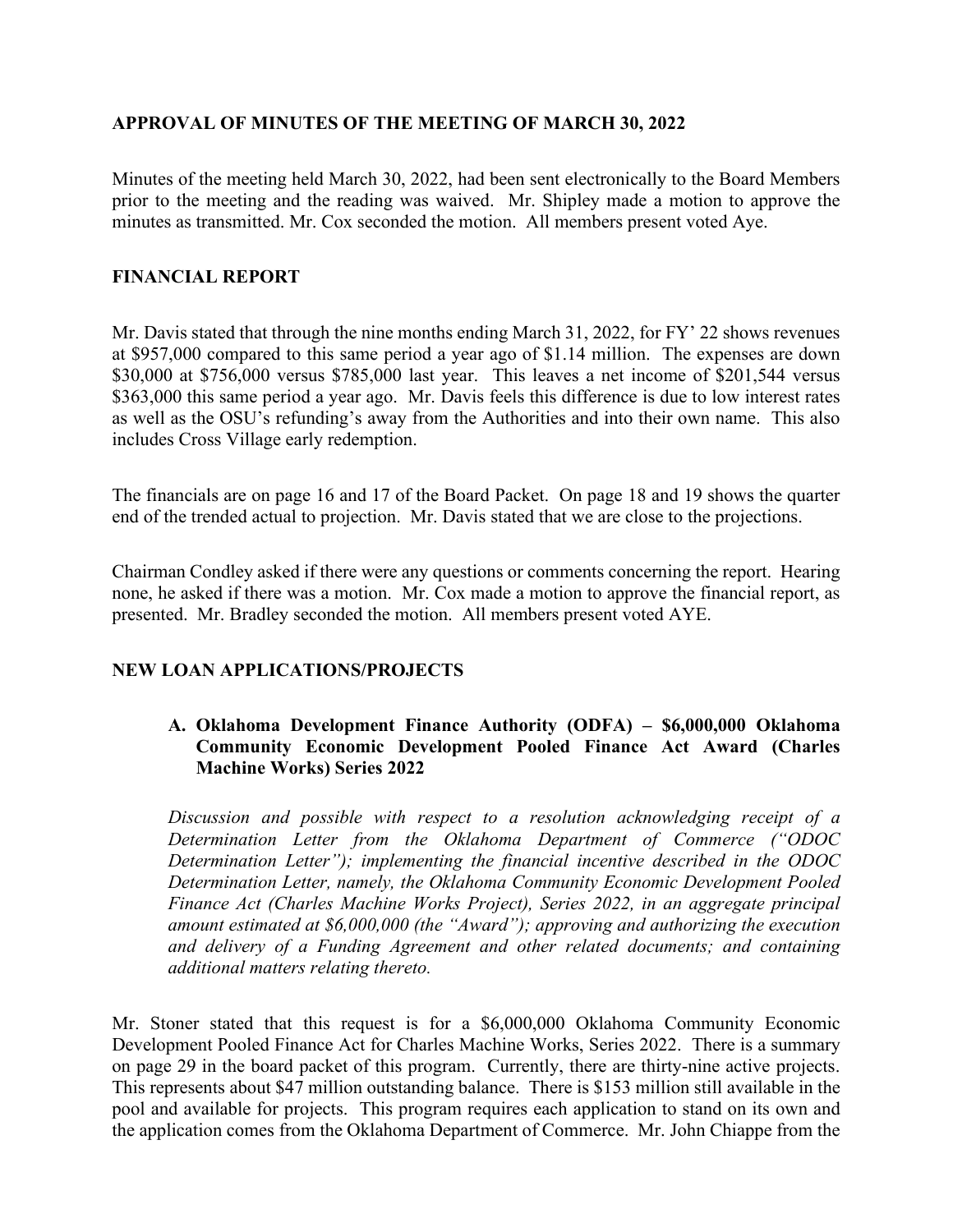Department of Commerce is at the meeting today and his team is required to identify the net positive benefit for each project. Once the applications are approved, they will come to ODFA and for the Board's approval. Upon the Board's approval each project will move forward and ODFA serves as the administrator. Mr. Stoner stated that they are working with the Oklahoma Tax Commission, the State Treasurer and there is no credit risk or credit exposure for ODFA on any of these projects. On page 30 there is a summary for DitchWitch with the trade name Charles Machine Works, subsidiary of Toro. This acquisition took place a few years ago. This project is for \$35.6 million expansion in Perry, Oklahoma. This benefits 662 existing jobs and adding one hundred new jobs. This award is for \$6 million, and Mr. Stoner introduced guests from the company. He introduced Brooke Hoehner, the business development manager with the Greater Oklahoma City Chamber. Ms. Hoehner has a done a tremendous amount of work from the Chamber's perspective on this project. Also, introduced was Chris Schastok and Spencer Donahue, consultants with CBRE. Lastly, Mr. Stoner introduced Michaeal Grant, the managing director/construction operations at Charles Machine Works in Perry, who gave a brief overview of the project.

Mr. Cox made a motion to approve the project. Mr. Ventris seconded the motion. Upon Roll Call, the vote was as follows:

| AYE: | Bradley, Carey, Condley, Cox, Shipley, Ventris |
|------|------------------------------------------------|
| NAY: | <b>NONE</b>                                    |

## **B. Oklahoma Development Finance Authority (ODFA) – \$4,250,000 Oklahoma Community Economic Development Pooled Finance Act Award (City of Enid/Vance AFB Project), Series 2022**

*Discussion and possible with respect to a resolution acknowledging receipt of a Determination Letter from the Oklahoma Department of Commerce ("ODOC Determination Letter"); implementing the financial incentive described in the ODOC Determination Letter, namely, the Oklahoma Community Economic Development Pooled Finance Act (City of Enid/Vance AFB Project), Series 2022, in an aggregate principal amount estimated at \$4,250,000 (the "Award"); approving and authorizing the execution and delivery of a Funding Agreement and other related documents; and containing additional matters relating thereto.*

Mr. Stoner stated that this project is for \$4,250,000 Oklahoma Community Economic Development Pool Finance Act, City of Enid/Vance AFB Series 2022. On page 31 of the board packat is a summary of the project. This is a P3 model, a public/private partnership that allows the withholding taxes from benefiting for profit entities to be passed back to the city or public entity that is making the infrastructure investments. There are multiple projects that are outlined in the summary that are all for Woodring Airport to help support Vance Air Force Base. On the project list there is an excess of \$8.5 million in capital investments and \$4.25 million award. Mr. Stoner introduced Mr. Gerald Gilbert, City Manager and Mr. Keston Cook, Airport Director of the City of Enid. Mr. Gilbert and Mr. Cook gave an overview of the projects.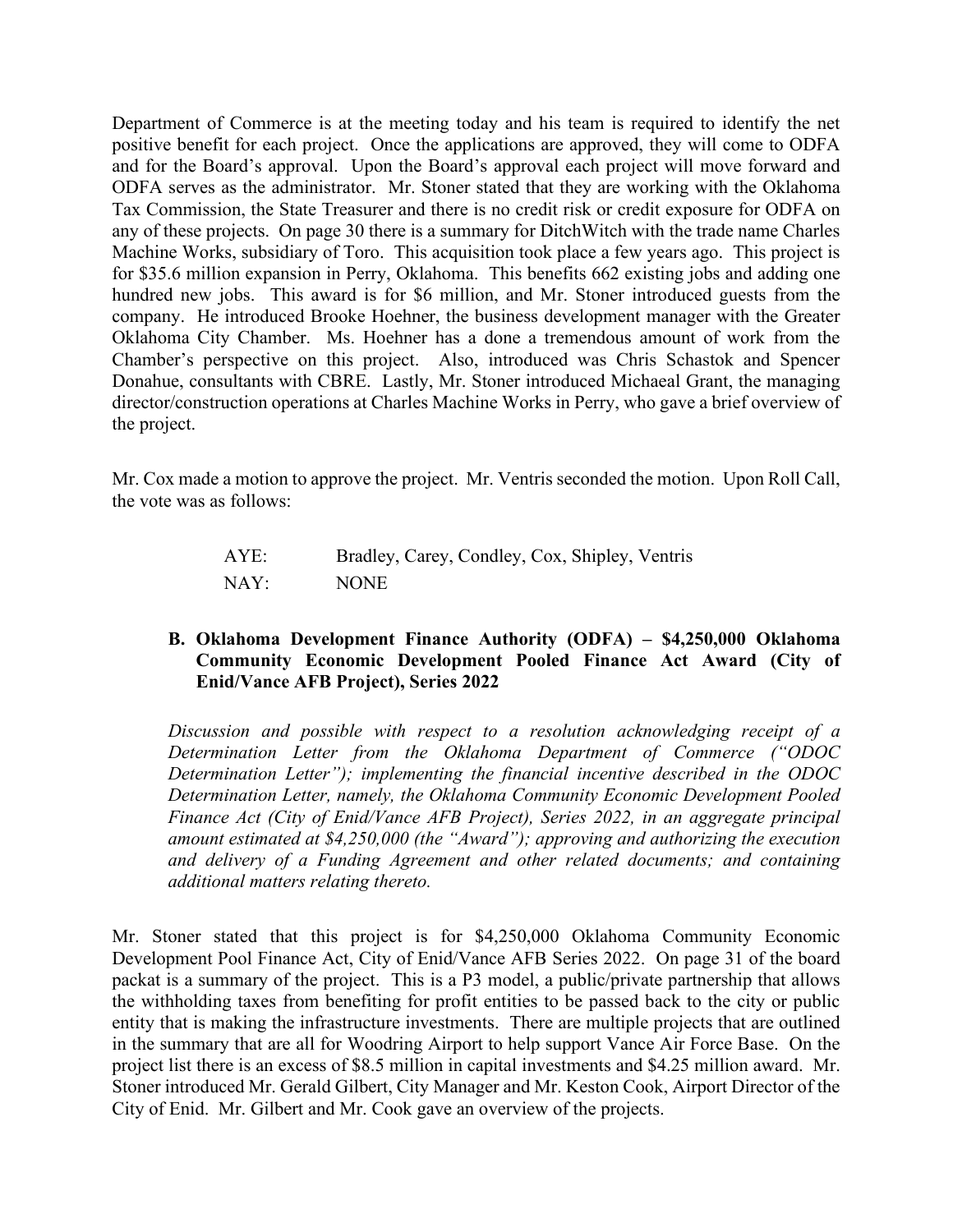Mr. Cox made a motion to approve the project. Mr. Shipley seconded the motion. Upon Roll Call, the vote was as follows:

> AYE: Bradley, Carey, Condley, Cox, Shipley, Ventris NAY: NONE

## **REVIEW AND POSSIBLE APPROVAL OF TRAVEL CLAIMS**

Mr. Shipley made a motion to approve the travel claims. Mr. Ventris seconded the motion. All members present voted AYE.

#### **PRESIDENT'S REPORT**

Mr. Davis reported that the Authorities Operation and Business Development report for April was located on pages 32-33 of the board packets. ODFA is now managing thirty-nine active projects which includes the projects that were approved today. There is a \$200 million capacity in the Business Expansion Incentive Program. ODFA is currently at \$47 million. There is still \$153 million available in this program.

Mr. Davis stated that the OIEP, Series 2021 will close June 30, 2022, there were 105 awards closed for \$7.5 million. To date through April the Authority has made \$6.1 million payments and there is \$500,000 remaining to collect and disperse. There will be payments disbursed in May and June and then this program will be closed. At the last board meeting there was a request for an authorization not to exceed \$10 million in OIEP, Series 2022. The application window was opened April 4, 2022, and it closed April  $15<sup>th</sup>$ . There were over 160 applications submitted. Mr. Davis looks for Series 2022 to be larger than Series 2021. There were a handful of new applications that the net positive benefit to the State of Oklahoma is substantially greater than what would achieve the top maximum award under that program of \$150,000. Mr. Davis assumes that in May and June there may be some stand-alone Business Expansion Incentive Program incentives that came out of this application process. Mr. Davis recognized Mr. Jon Chaippe with the Department of Commerce as Deputy Director and he oversees the Research group. He is the person that has been going through these applications and his group determines the net positive benefit to the State.

Mr. Chaippe stated that he appreciates the partnership with these programs, and they provide substantial benefit across the State of Oklahoma. They received over 160 applications for OIEP from across the State. There were small towns like Madill all the way up to Oklahoma City, Tulsa. There were numerous manufacturing projects some innovative projects that benefit others that affect the economy as well. There was one project associated with a green screen that promotes more filming in the state. There are only twenty screens like this in the world, so it is a very unique, innovative project. Right now, Commerce has processed about 2/3rds of the applications. There is \$8 million that has been determined to be a net positive benefit to the state and offers have been made to them. The other 1/3 applications will be in the \$2.5 million range if they are all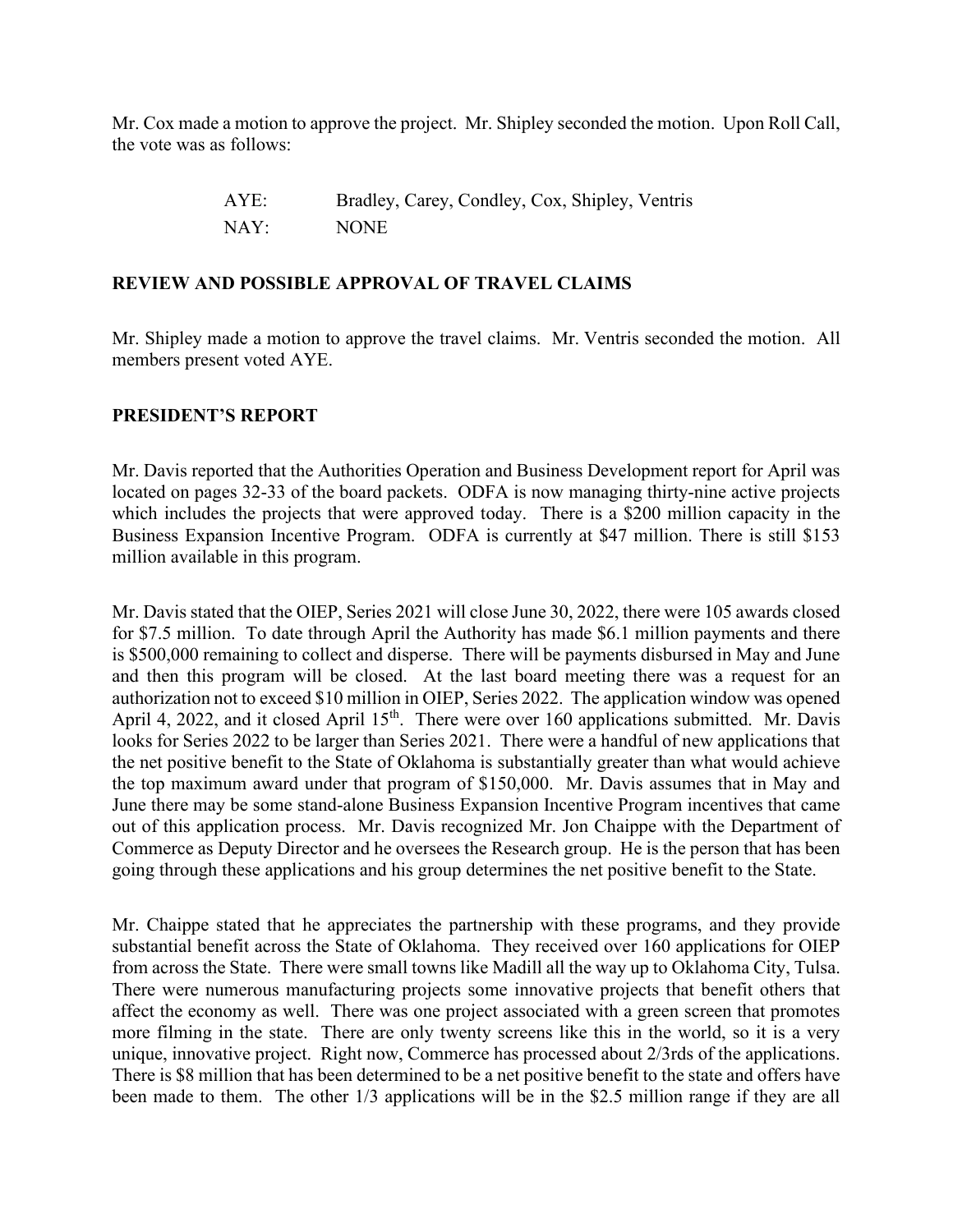funded. Mr. Chaippe anticipates several large projects that have come out of this process for next month. He stated that will probably be 5 or 6 stand-alone businesses incentives.

Mr. Davis added that it appears that \$10 million that was authorized will likely be consumed. The companies that have been approved will have to provide proof of performance. No money is distributed until they have provided documentation that they have expended at least 10% of their capital investment. All the companies have 90 days to provide the proof of performance, or they fall out of the program. The next steps will be the finalization of the companies, the award amounts and when the Authorities receives the list the work activity for the Authority will begin. Mr. Davis has seen the application list and there are a lot of companies that the Authorities has worked with before through Bounceback and OIEP - Series 2021. A lot of the companies will be familiar with the process. Mr. Davis stated there will be some Zoom calls to provide background information for the companies that are participating and what the next steps are. Mr. Davis stated that the Authority will produce the funding agreements and work with the companies to get transaction documents signed. Mr. Davis stated that the Department of Commerce will determine the proof of performance. The Authority will only begin making payments to the companies after the Department of Commerce instructs that the company has met the 10% spend proof of performance. This program will terminate June 2023 and there is expectation that there will be another OIEP in 2023 that will run through June 2024.

Lastly, the Authority has been working on legal documents for the first 2022 Master Lease Real Property Bonds, Series 2022A. There are seven schools that will be participating and anticipating about \$25 million, tax-exempt series bonds. The estimated closing is June  $2<sup>nd</sup>$ . It looks like the issuance under this program this year will be significantly lower that what has been seen in the past. There are very few new money projects that were submitted to the Legislature. There have been a lot of refunding's to save the schools interest cost. With the interest rates rising we will see those savings opportunities go away.

Mr. Davis did not have a lot to report on the utility securitization. The only activity since the last meeting was that Mr. Davis attended referee hearings on the Supreme Court validation cases for ONG, PSO and Summit. These hearings were held on April 13, 2022. The only protests were on the ONG case. There was a protestor that addressed the referee. There were no protests for PSO or Summit. Mr. Davis stated that we are at the mercy of the court and the Authority is waiting for a ruling. There has not been any new activity on any of the cases. It is unlikely that the Authority will be issuing any bonds until probably this fall. The case that has been made by bond counsel for the Authority is that time is of the essence. When we were at the Court in April, we were one hundred basis points over where we were with the OG&E case. We are another 10 to 15 basis points over that. Obviously by the fall we will see more increases.

Mr. Davis stated that there are six governor appointees to this Board that are subject to full consent of the Senate. The members serve over-lapping, six-year terms. So, each year one existing board member comes up for reconsideration or the appointment of a new member. This year we found out that the Governor has nominated a different individual to serve the next six years out of 1960 Congressional District 2. This is the map that the Authority is based on. The new board member is Matthew Caldwell, and he is out of Sallisaw. He is with the National Bank of Sallisaw which